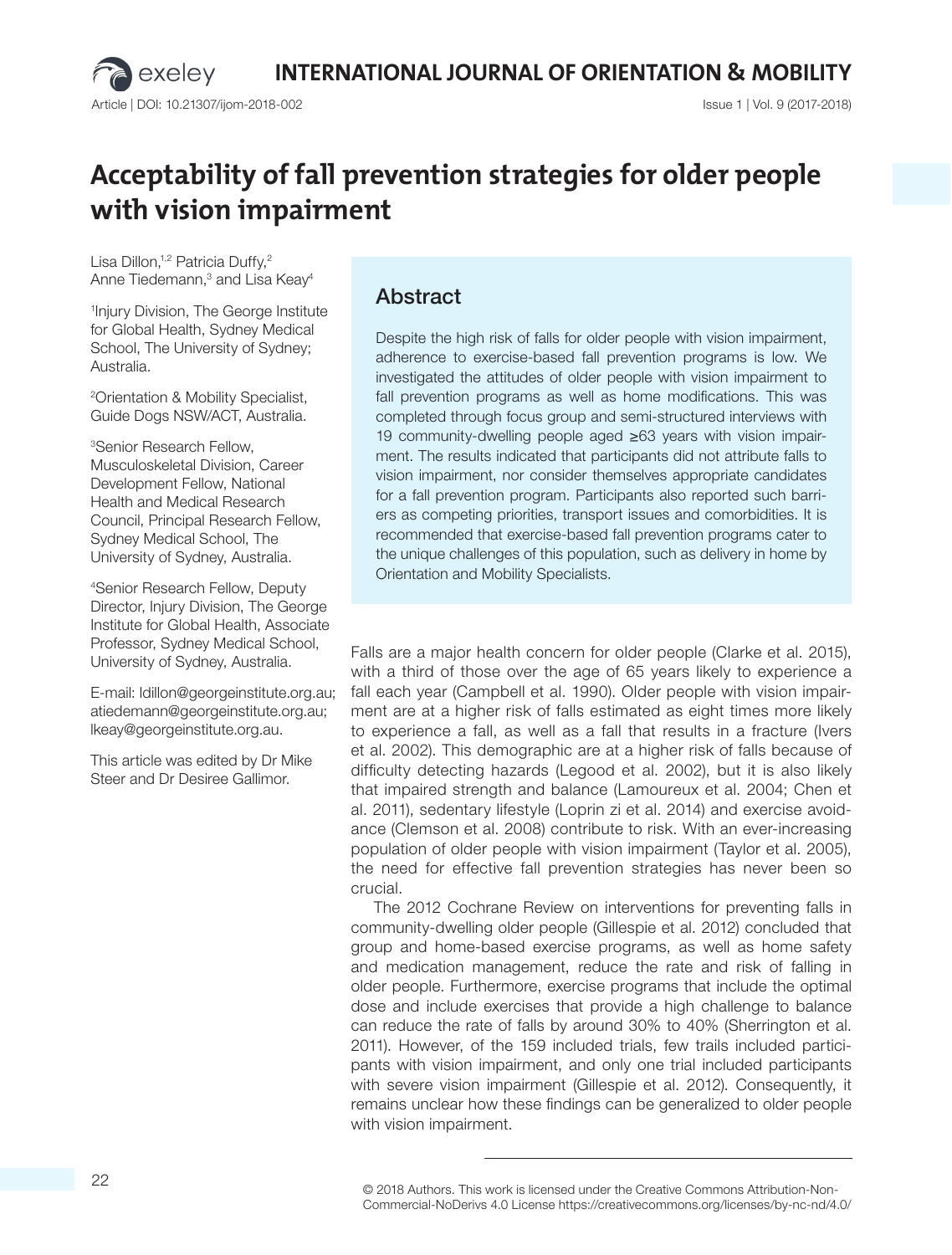Results of a meta-analysis within a recent systemic review by Gleeson et al. (2014) found that multimodal exercise positively impacts on physical functioning in residential-dwelling older people with vision impairment. However, although the Otago Exercise Programme has been shown to reduce falls by up to 35% in the general population (Thomas et al. 2010), one trial in the systematic review found no significant effect on risk of falls for those with vision impairment after completion of the program (Campbell et al. 2005). Only one of the four trials included in the systematic review was completed in community-dwelling people, and none of the trials measured the attitudes of participants in order to help explain their findings.

An individual's attitude toward the benefits and disadvantages of exercise has been demonstrated to influence intention to participate (Yardley et al. 2007). However, few studies have investigated how the attitudes of community-dwelling older people with vision impairment influence adherence to fall prevention programs. The current study aimed to investigate attitudes towards fall prevention interventions in community-dwelling older people with vision impairment. A qualitative approach (Vaismoradi et al. 2013) was used to examine the ways that two types of exercise-based fall prevention programs (The Otago Programme and Tai Chi), as well as home modifications, would be considered acceptable to people in this vulnerable demographic. To our knowledge, this is the first study which has focused on the attitudes of community-dwelling older people with vision impairment to fall prevention strategies.

# Method

#### Study participants

Older people with vision impairment were recruited through convenience sampling. Flyers were placed on community noticeboards, via organizations and support groups which assist people with vision impairment (i.e., Guide Dogs NSW/ACT, senior citizen centres, churches, Probus groups and gardening groups) in the south-western suburbs of Sydney, Australia. People interested in participating registered their interest with the facilitator through a phone call, email or filled out their contact details on a sign-up sheet attached to the flyer. Eligible participants were 60 years of age or older with reduced functional vision or legal blindness. To ensure participants were able to contribute to discussions, participants were excluded if they could not speak conversational English.

The study was approved by the University of Sydney Human Research Ethics Committee (Reference number 14111). The study is reported in line with the COREQ statement (Tong et al. 2007), supporting transparency in the reporting of qualitative research.

### Data collection

Focus groups were used to explore the acceptability of different fall prevention programs from the perspectives of older people with vision impairment. Due to the high likelihood of mobility restrictions within the population of interest, semi-structured interviews in participant homes were also offered to increase the scope of participant inclusion. Both focus groups and interviews are robust methods of obtaining comprehensive qualitative information and have been used many times to explore the opinions of people in fall prevention research (McMahon et al. 2011).

Each focus group and semi-structured interview was led by an orientation and mobility (O&M) specialist (facilitator) from Guide Dogs NSW/ ACT, a non-government organization providing community-based support for people with vision impairment. Participants provided written, informed consent and completed a baseline data collection form that included demographic information, diagnosis of vision and comorbidities and mobility details. To ensure consistency between the focus groups and interviews, an open-ended and semi-structured script was used on each occasion (Table 1). The facilitator began discussions with an "ice-breaker'' question and would refer back to the script for prompts to facilitate further conversation around the discussion topics. To confirm correct interpretation of the salient themes, the facilitator reviewed these with the participants at the end of each discussion. Each focus group and semistructured interview was recorded and lasted between 1 and 2 hr.

After completion of each focus group and semi-structured interview, participants were asked to complete the attitudes to falls-related interventions scale (AFRIS). The AFRIS is used to measure why a participant would accept or reject a falls-related intervention. A home-based strength and balance training program was described, after which, participants rated each of the six questions from "disagree strongly" to "agree strongly" on a seven-point Likert scale. Questions included "intervention would be good for me" and "I am the kind of person who should do intervention" (Yardley et al. 2007).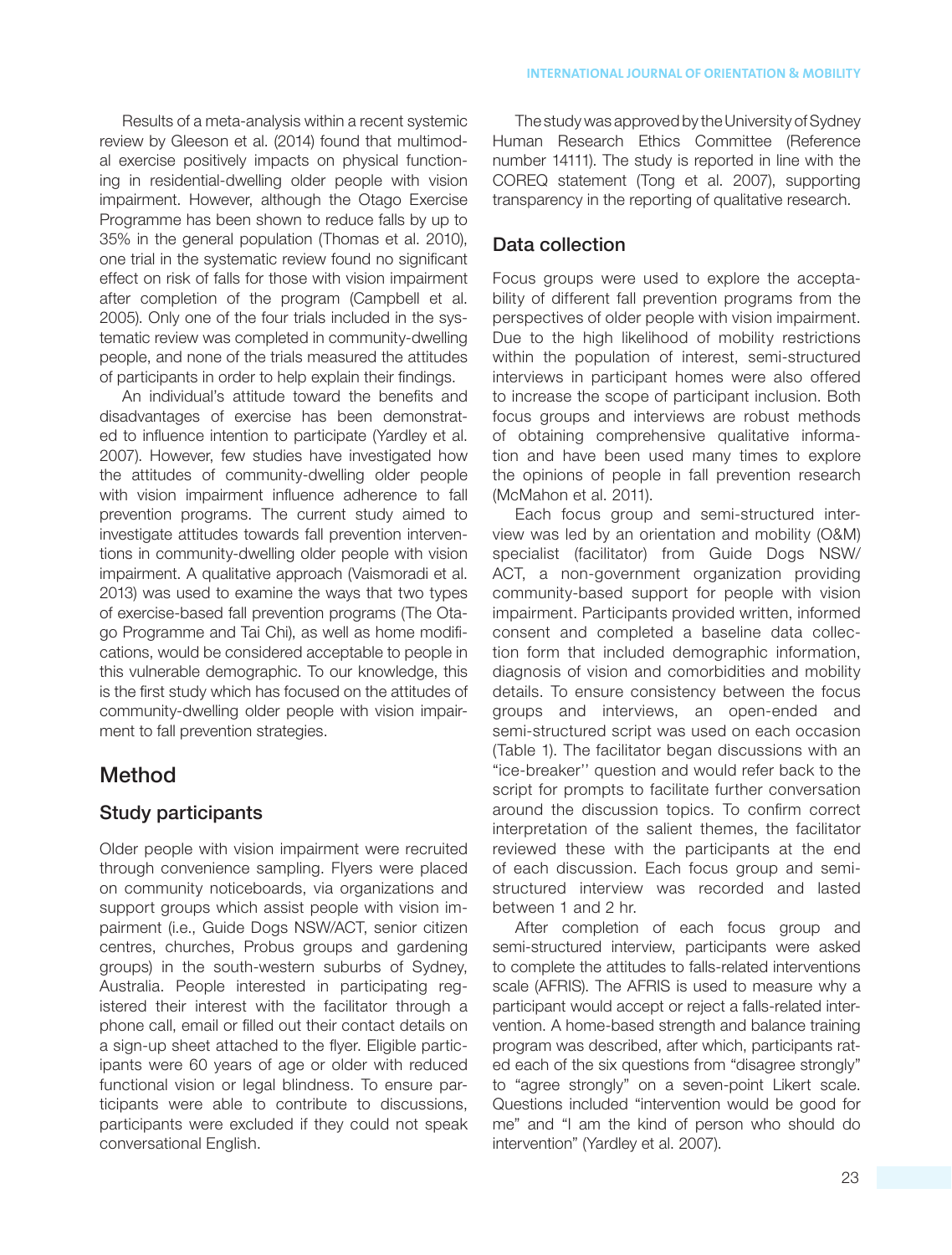#### Table 1. The script used in each focus group and semi-structured interview, including ice-breaker question, areas of discussion and associated prompts.

#### Ice-breaker question

'To start with, I want you to introduce yourselves, one at a time using your first name only, and tell the group if you have experienced having a fall or fear having a fall, been injured having a fall or know of someone who has had a fall over the age of 60 years.'

| Area of discussion                                                                              | <b>Prompts used</b>                                                                                                                                                                                                                                                                                                                                                                  |
|-------------------------------------------------------------------------------------------------|--------------------------------------------------------------------------------------------------------------------------------------------------------------------------------------------------------------------------------------------------------------------------------------------------------------------------------------------------------------------------------------|
| Vision loss increases the risk of<br>falling                                                    | Is there an increased risk of falling because of vision loss? What are your<br>current challenges and coping skills? What is the impact of injurious and<br>non-injurious falls?                                                                                                                                                                                                     |
| Awareness of preventative<br>strategies to minimise harm from<br>falling                        | What are the attitudes and opinions of current programs? Under what<br>circumstances would you participate or not participate? Would you be willing<br>to engage in group or individual exercise programs or would you prefer to have<br>modifications made to reduce risk of falls in your environment?                                                                             |
| Description of three different<br>fall prevention strategies and<br>environmental modifications | The Otago Exercise Programme<br>E.g. What are your likes and dislikes of a home-based exercise program? Tai<br>Chi group classes E.g. What are your thoughts on group programs, location,<br>transportation and timing? Home modifications E.g. What have you tried<br>already? What has worked and what hasn't worked and what would you like<br>to change in your home?            |
| Adherence to exercise programs                                                                  | What are your preferred physical activities and what do you do at the moment?<br>What are the barriers to exercise? What are the psychological barriers to<br>physical exercise? What are the psychological benefits to exercise? What are<br>your opinions on well-designed appropriate programs aimed at older people<br>who have a vision impairment to reduce the risk of falls? |

Following all the focus groups and semi-structured interviews, recordings were transcribed verbatim by the facilitator. Transcripts were then analysed using the QSR International's NVivo 11 qualitative data analysis Software.

#### Data analysis

Using deductive analysis protocols, the transcripts were coded by researchers (LD and LK) within the framework of the behaviour change wheel (BCW) (Michie et al. 2011). The BCW is a three-layered model that describes the interrelated relationships between sources of behaviour, intervention functions and policy categories (Fig. 1). The inner wheel, or 'hub', recognizes that a participants' engagement with an intervention is influenced by the interaction between capability, opportunity and motivation. The next layer outlines intervention functions that can support the behaviour sources. The outer layer of the wheel outlines the policy categories, which facilitate intervention functions (Michie et al. 2011). These interactions could help us better understand the engagement of older people with vision impairment in fall prevention strategies.

Through comparison and discussion of the transcripts, authors achieved consensus on the most common themes that corresponded to the BCW. After which, excerpts from the transcripts were selected to help illustrate the identified themes.

# **Results**

Nineteen people participated in the focus groups and semi-structured interviews in October 2011. The age of the participants ranged between 63 and 91 years with an average age of 76 years (Table 2). Twelve participants took part in the two focus groups. Four participants attended the first focus group and eight participants attended the second focus group. Seven participants completed a semi-structured interview in their home.

Using the BCW framework, several themes were identified under the constructs in sources of behaviour and intervention functions (Table 3). Policy level considerations were not raised in the focus groups and semi-structured interviews and were outside the scope of the current investigation. The identified themes are described below, along with quotes from participants with their sex, male (M) or female (F), age and whether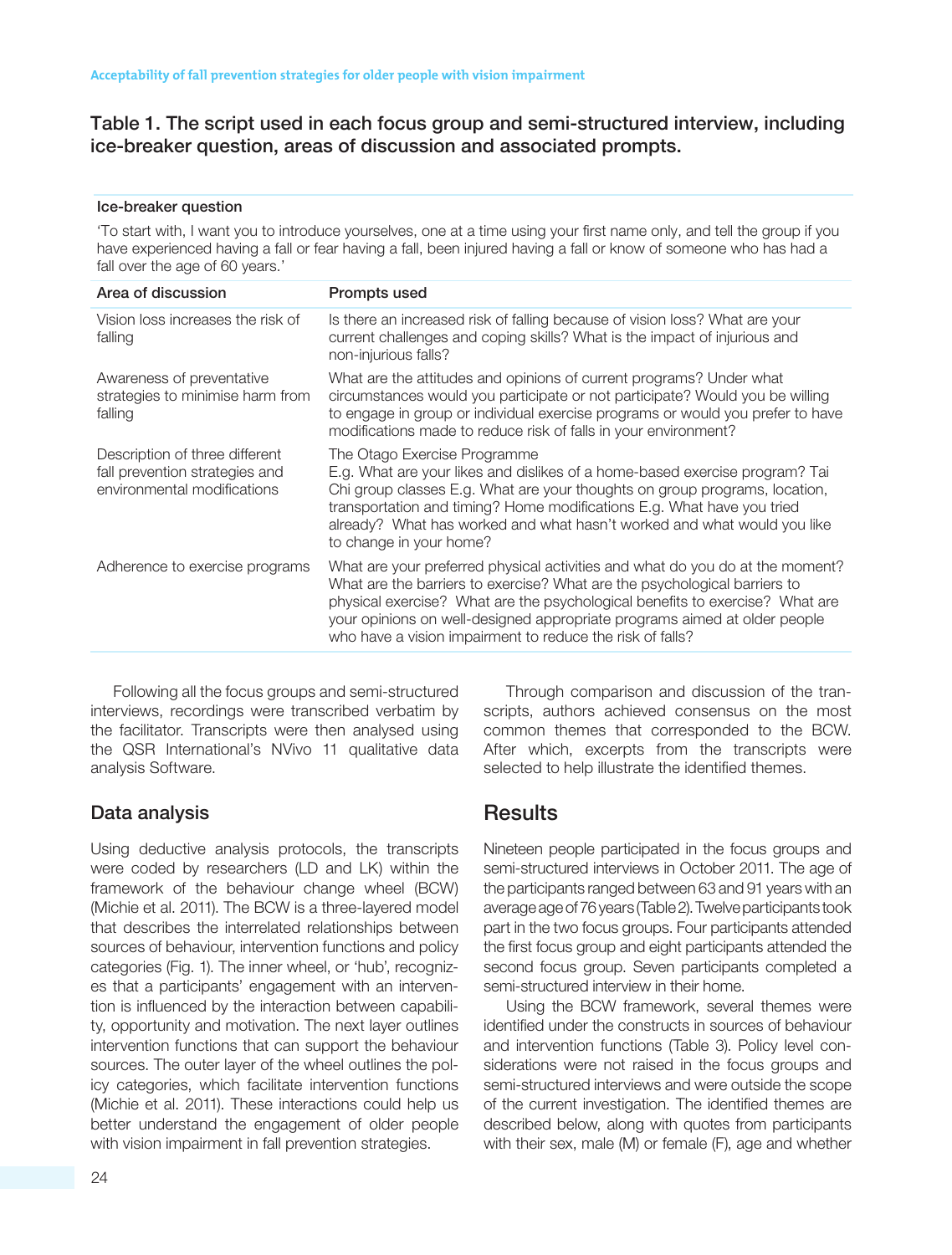

Figure 1: The behaviour change wheel, adapted from Michie et al. (2011). Parts of the wheel that were identified as relevant to this study appear in white.

they were involved in focus group discussion (FGD) 1 or 2 or a semi-structured interview (SSI).

#### Sources of Behaviour

#### **Capability**

*Psychological:* "Falls are just bad luck!"

Although participants acknowledged that vision loss could have an effect on the likelihood of falling, most attributed falls to other physical factors or merely being clumsy: "*I couldn't say it was my eyesight, I think it was just being careless"* (F, 91, SSI), "*I did have a fall last May, it was just bad luck"* (F, 83, FGD2) and "*The falls I've had I'd say it was my own fault because I wasn't watching where I was going or where I was walking"* (F, 73, FGD1).

*Physical:* "Exercise will hurt", competing priorities and vision loss limits safety and mobility.

Participants were unwilling to complete an exercise-based fall prevention program because of an existing injury or medical condition: "*I don't walk far on my own, plus I can't due to emphysema"* (F, 85, SSI). Participants noted that they had too many other competing priorities to devote themselves to an exercise program: "*I don't have time to go to them, I'm too busy with my voluntary work and visiting my son and my friends, and I would if I had time"* (F, 91, SSI). Vision loss made some participants feel like a target in the community or unable to participate in an intervention: "*having that stick [long cane] makes me stand out like a neon light and that's another reason why I don't like going out*'' (F, 82, SSI) and ''*While I can still see [I do exercise], but if my sight deteriorates, I don't know"* (F, 78, FGD1).

#### **Motivation**

*Reflective*: ''Already doing enough, belief in their own ability and use it or lose it"

Some participants believed that they were already doing enough around the house and in the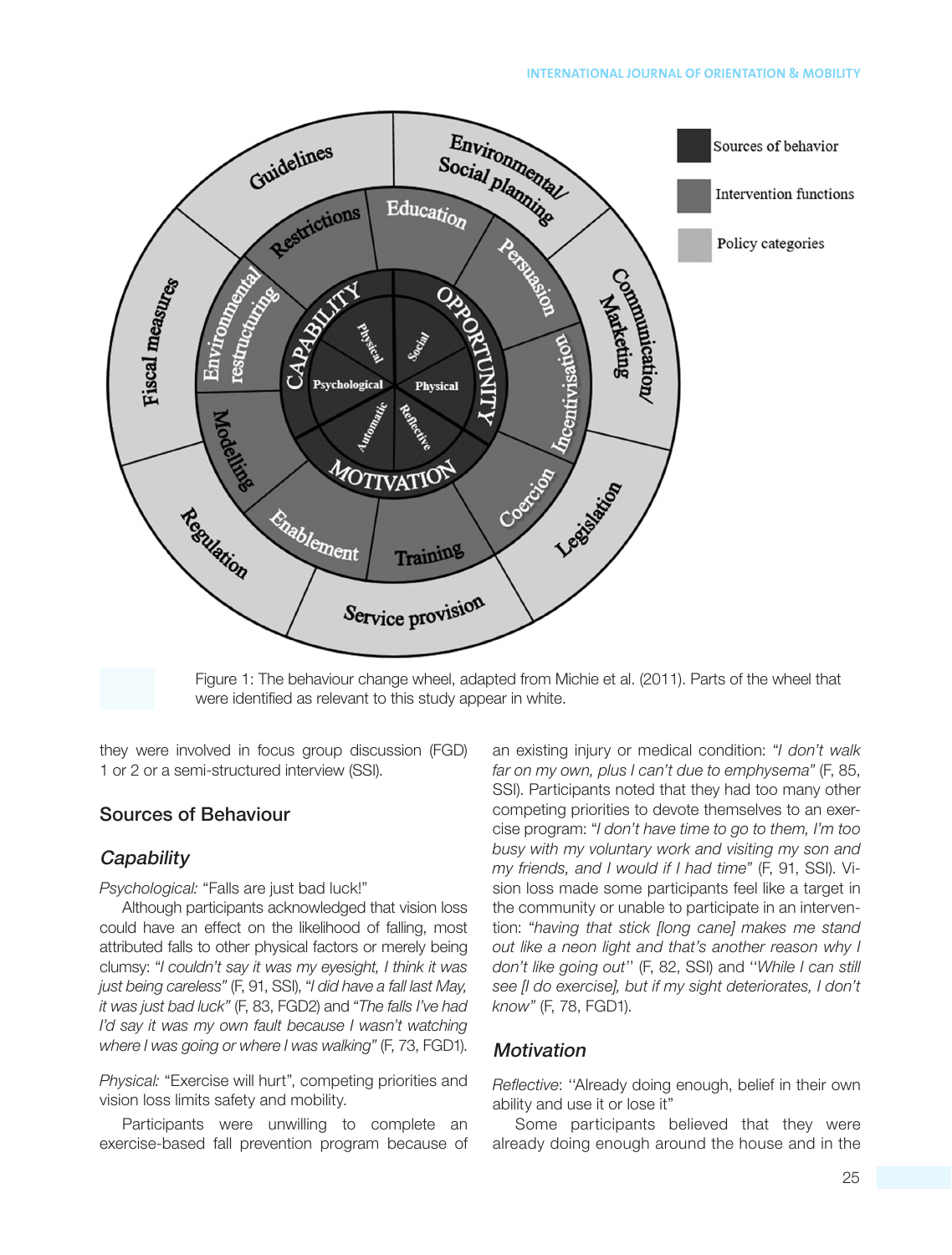## Table 2. Characteristics of the study population.

| Age                                    | $76 \pm 8$ (range 63-91)                                                                                                                                                                                                                            |  |
|----------------------------------------|-----------------------------------------------------------------------------------------------------------------------------------------------------------------------------------------------------------------------------------------------------|--|
| Gender                                 | 16 female, 3 male                                                                                                                                                                                                                                   |  |
| Vision condition                       | 6 age-related macular<br>degeneration (AMD), 5 cataract,<br>2 cataract and glaucoma,<br>1 cataract and AMD,<br>1 cataract, glaucoma and<br>retinitis pigmentosa, 1 cataract<br>and undisclosed, 1 glaucoma<br>and AMD, 1 glaucoma,<br>1 undisclosed |  |
| Housing                                | 17 house, 2 unit                                                                                                                                                                                                                                    |  |
| Lives alone                            | 11 (58%)                                                                                                                                                                                                                                            |  |
| Mobility limited due<br>to vision loss | 5(26%)                                                                                                                                                                                                                                              |  |
| Mobility aids                          | 4 support cane, 3 walking/rollator<br>frame, 2 human guide, 1 long<br>cane, 1 quad stick, 8 none                                                                                                                                                    |  |

community to keep fit and more exercise would not impact on them: ''*Well I wouldn't do this [Otago Exercise Programme] because I am happy with the exercise I currently do and if I feel like I need more then I do a walk''* (F, 77, FGD2). Participants' belief in their own ability or self-efficacy was regularly acknowledged. Participants noted that they do not believe in their ability to begin and continue exercise, or had failed in the past: ''*I wouldn't do them [Tai chi classes], I'm a bit lazy like that*'' (F, 76, SSI). Conversely, participants recognised that there are positive benefits of exercising and that not exercising may be bad for their psychological and physical health: ''*Well I've always said to myself if you don't move then you're going to lose it*'' (F, 91, SSI) and ''*Yes, it's a good thing to do [participate in a fall prevention program], makes you feel better inside and out*'' (M, 62, SSI).

*Automatic:* 'Closed to trying new things' and 'depressive mood state'

Although participants noted the psychological and physical benefits of exercise, many remained unwilling to participate in a fall prevention program. In the extreme, one participant advised that her mood would influence her engagement in an exercise program: ''*I get a bit anti-social, when I get depressed I tend to draw into myself*'' (F, 76, SSI).

# **Opportunity**

*Physical:* 'I can't get to a venue' and 'I don't want to be a burden on my loved ones'

The most cited barrier to participating in an exercise-based fall prevention program was public transport and travel issues: ''It's got a lot to do with the travel for me but the buses and the trains are a real issue for me, I hate them too. It really depends where they are held'' (F, 83, FGD2). Participants did not want to burden loved ones for travel to fall prevention programs: ''The location [of a fall prevention program] would also be an issue for me, it depends on when my husband would have time also and I wouldn't want him to have to wait for me'' (F, 82, SSI).

*Social:* Stigma of participating in a fall prevention program and benefits of participating in groups

Participants were unwilling to make the link between vision impairment and falls, use a mobility aid, or consider themselves an appropriate candidate for a fall prevention program: ''*That would be an admission of getting old [when asked for thoughts on what can be done to reduce fall risk] and I'm not going to do that*'' (M, 62, SSI). Conversely, participants, particularly those in the focus groups, recognised the benefits of being in a group when exercising: ''*I would much rather do it [exercise] as a group*'' (F, 91, SSI).

#### Intervention functions

#### Environmental restructuring

Preference for home modifications, for home-based programs, and reduced mobility due to uneven footpaths.

Home modifications were noted regularly in the discussions, as an easy fix for a complicated problem: ''*I'm all for handles, rails, I'd prefer having them than exercising actually*'' (F, 78, FGD1). Some participants advised that they would prefer individual programs in their home to group programs requiring travel: ''*I'm not into group anything, I'm a singular person, I can do it myself*'' (M, 76, SSI). Reduced mobility due to uneven footpaths was noted as a barrier to participants getting out into the community safely. Thus limiting their opportunity to participate in a fall prevention program outside of their home: ''*Just about everywhere you go the footpaths are either broken and or uneven*'' (72, FGD2).

*Education:* No awareness of fall prevention programs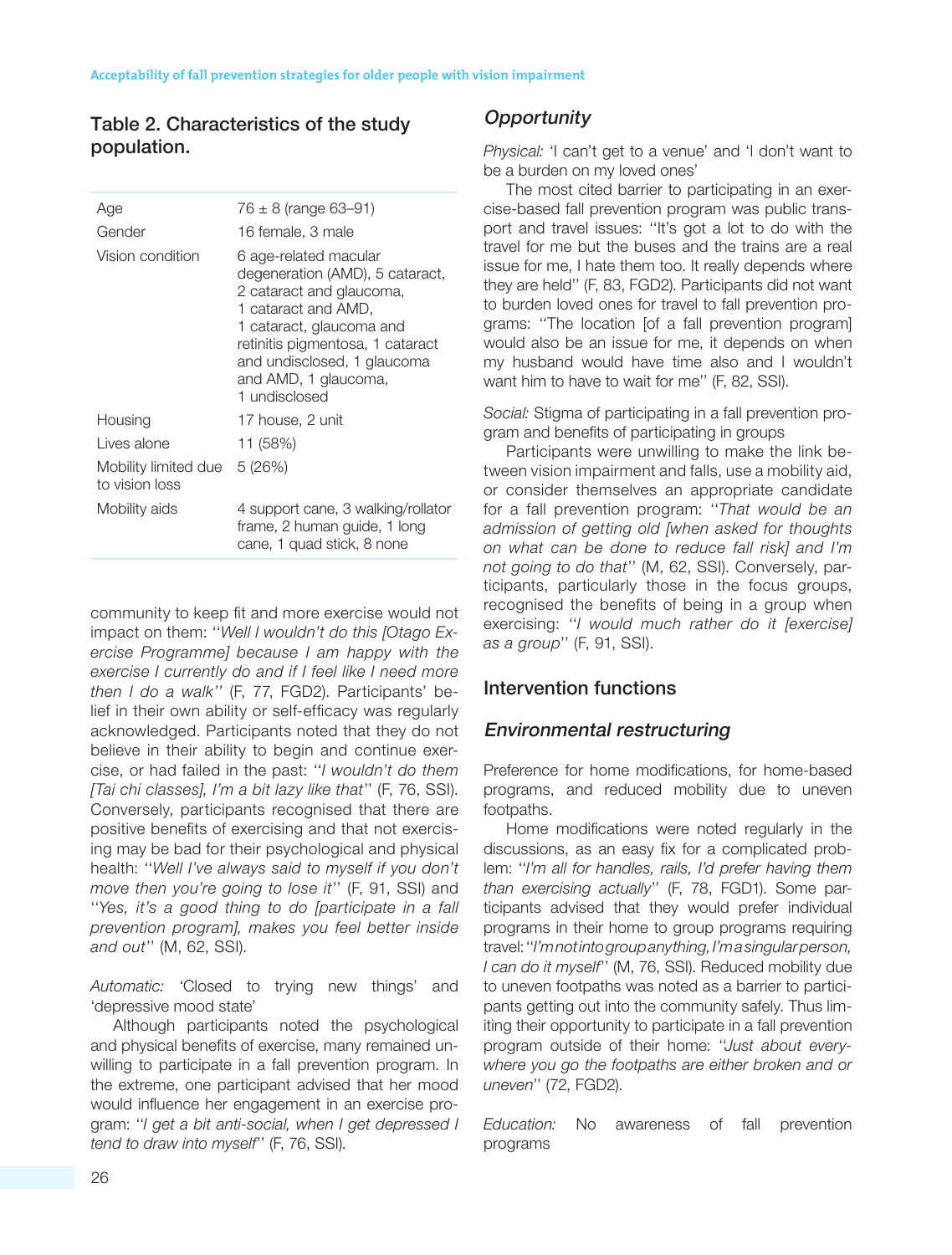#### Table 3. Themes identified using the components of the behaviour change wheel (BCW).

| <b>BCW Component</b>          | Construct                                 | <b>Subset</b> | <b>Themes</b>                                                                                                          |
|-------------------------------|-------------------------------------------|---------------|------------------------------------------------------------------------------------------------------------------------|
| Sources of behaviour          | Capability                                | Psychological | 'Falls are just bad luck!'                                                                                             |
|                               |                                           | Physical      | 'Fxercise will hurt'                                                                                                   |
|                               |                                           |               | Competing priorities Vision loss<br>limits safety and mobility                                                         |
|                               | Motivation                                | Reflective    | 'Already doing enough'                                                                                                 |
|                               |                                           |               | Belief in own ability<br>'Use it or lose it'                                                                           |
|                               |                                           | Automatic     | Closed to trying new things<br>Depressive mood state                                                                   |
|                               | Opportunity                               | Physical      | 'I can't get to the venue'<br>'I don't want to be a burden<br>on my loved ones'                                        |
|                               |                                           | Social        | Stigma of participating in falls<br>prevention program<br>Benefits of participating in groups                          |
| <b>Intervention Functions</b> | Environmental restructuring               |               | Preference for home modifications<br>Preference for home-based<br>programs Reduced mobility<br>due to uneven footpaths |
|                               | Education                                 |               | No awareness of fall prevention<br>programs                                                                            |
|                               | Persuasion, Incentivization &<br>Coercion |               | Doctor's influence                                                                                                     |
|                               | Enablement                                |               | Consistent and supportive<br>interventions.                                                                            |

None of the participants had heard of the Otago Exercise Programme. They had, however, heard of Tai Chi, but had not considered the benefits in relation to fall prevention: ''*No I haven't heard anything about any of those [Otago Exercise Programme] programs*'' (F, 82, SSI) and ''*Oh yes [have heard about Tai Chi], but I'm not going to do that*'' (F, 85, SSI).

*Persuasion, Incentivization and Coercion:* Doctor's influence

Participants advised that they would be more willing to undertake a fall prevention program if their doctor told them it would be a good idea: ''*If they [doctor] told me something like that and I thought that it would be good for me then I certainly would do it*'' (M, 76, SSI). *Enablement:* Consistent and supportive interventions

Participants advised that more successful fall prevention programs would reduce barriers and increase means to participation: 'Firstly support them, encourage them, boost their confidence and provide ongoing care really. See the person on a regular basis, see how they are going with the program, that sort of thing' (F, 76, SSI).

Seventeen participants completed the AFRIS. The participants responses are reported in Figure 2, including an average score of the participants' responses. On average, participants were in slight agreement that an individual-based fall prevention program was right for them. The construct with the most agreement was "I intend to do Intervention if I am offered the opportunity". The construct with the least endorsement was 'I am the kind of person who should do Intervention'. Interestingly, 'If I wanted to, it would be easy for me to do Intervention' was both the second most agreed and disagreed construct, indicating that responses from participants were mixed.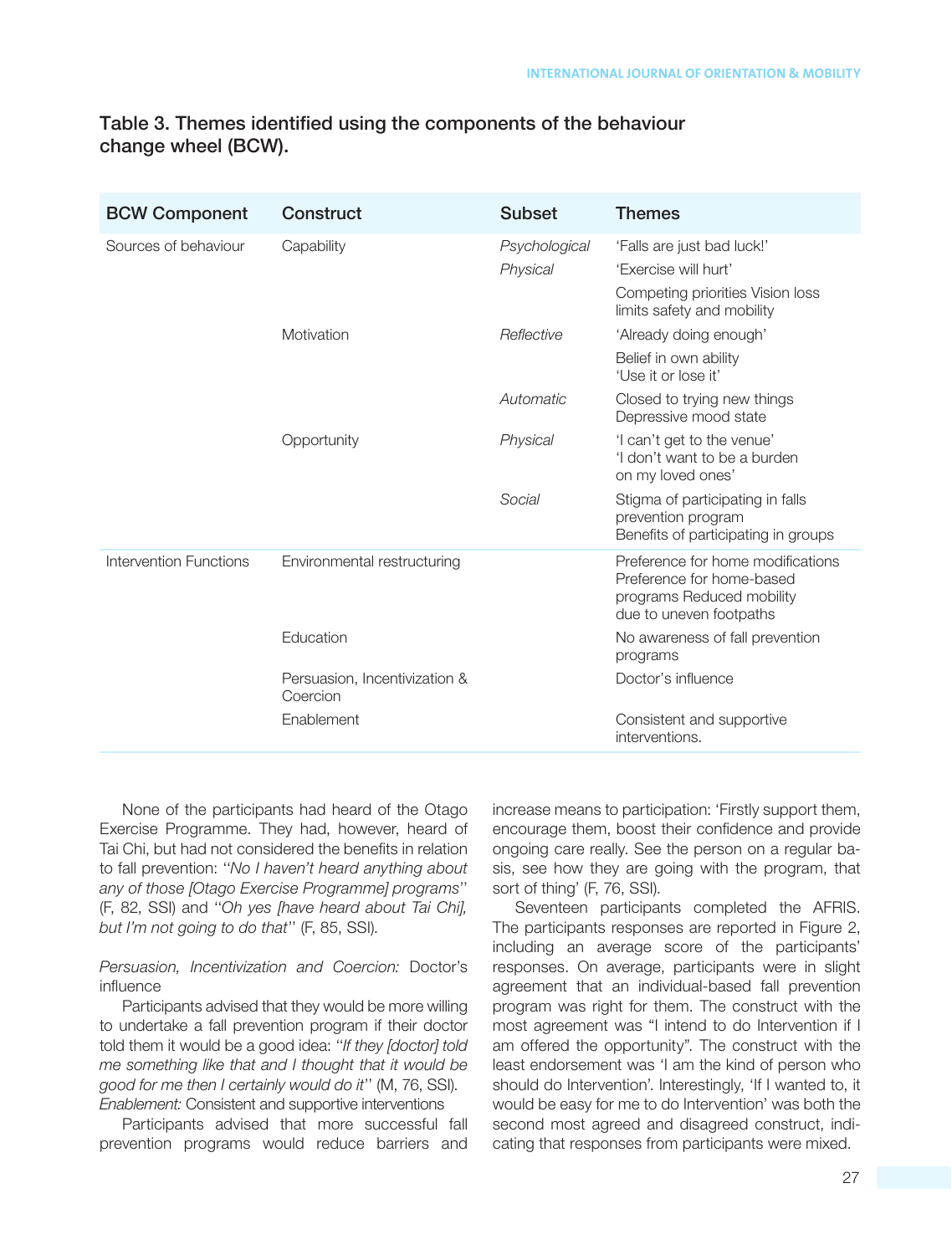#### **Acceptability of fall prevention strategies for older people with vision impairment**



Figure 2: Responses of participants to the attitudes to falls-related intervention scale (AFRIS). Intervention refers to a home-based strength and balance training program.

# **Discussion**

Exploring the attitudes of older community-dwelling people with vision impairment to fall prevention programs is an important step in determining what programs would be considered acceptable for this population. Using the framework of the BCW, results of this study suggest that participants are reluctant to access exercise-based fall prevention programs because of transport issues, competing priorities and a belief that fall prevention programs are not relevant to them. In contrast, participants were generally positive about the benefits of exercise more broadly and home modifications.

Two key issues were identified from the data; (i) study participants did not attribute falls to vision impairment, and (ii) study participants did not acknowledge that they themselves were an appropriate candidate for a fall prevention program. A systematic review by Bunn et al. (2008), evaluated interventions that promoted adherence to, or participation in, a falls prevention program. Our small study provides some support for the factors they identified, including attributing falls to causes outside of the individual's control, as well as underestimation of the risk of falling as an individual ages. Similarly,Yardley et al. (2007) identified that being labelled as 'a falls risk' might be incongruent with the individual's self-image. Further, fall prevention programs might be unappealing to participants because the negative implications can appear patronising and distressing (Yardley et al. 2007).

Barriers for the participants in accessing fall prevention programs also included competing priorities and issues with motivation. This is similar to the general Australian population where only 46% of people follow minimum recommended levels of activity (Wales et al. 2012). The level of activity is even lower again in older people, where 12% participate in strength training, and 6% participate in balance training (Merom et al. 2012). Participants also reported transport issues as a barrier to participation. This finding is supported by Gleeson et al. (2014) who found that travel for those with vision impairment can be demanding because of the attention required to identify hazards, use mobility aids and remember routes successfully. Participants also disliked the idea of exercising due to existing injury or medical issue. Similarly, Yardley et al. (2007) suggested that co-morbid illness can reduce adherence to fall prevention programs.

Alternatively, participants were positive about the benefits of exercise. Yardley et al. (2007) have previously identified that people are much more likely to want to participate in a program when they are presented with the positive connotations of healthy ageing, maintaining function, and increasing independence. Our study participants were also positive about home modifications. Lord et al. (2006) analysed the results of six case-controlled prospective studies addressing environmental risk facts for falls in Community-dwelling people. Lord et al. (2006) identified that a high proportion of falls are attributed to hazards around the home. Consistent with this result, home modifications have successfully reduced falls in older people with vision impairment (Campbell et al. 2005). However, Campbell et al. (2005) suggested that identifying risks in the home does not address the physical limitations that also contribute to falls.

The results of our study should be considered along with a number of limitations. First, only the attitudes of participants to fall prevention programs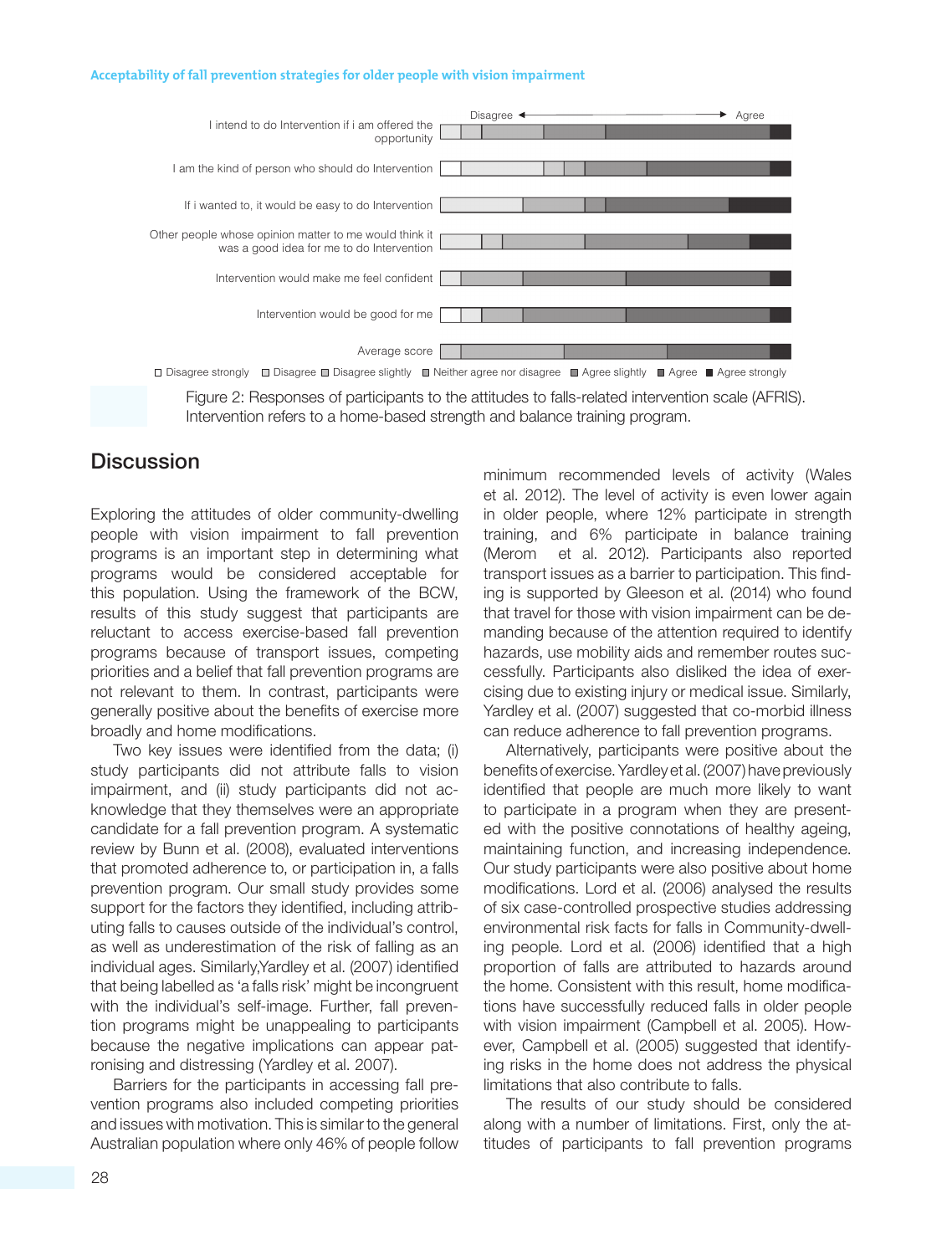were investigated and did not provide any measure of actual exercise adherence. However, intention to participate has been identified as a predictor of immediate behaviour change (Webb and Sheeran, 2006). Second, the study only included nine transcripts for analysis, including both focus group and semi-structured interviews. However, Guest et al. (2006) proposed that saturation of data in qualitative research can occur within the first 6 to 12 interviews. It is a strength that the study was expanded to include individual semi-structured interviews as well as focus groups. Including people with vision impairment who are unable to travel for a group discussion, let alone an exercise program, gave us a wider view of the unique challenges this population faces.

A number of suggestions to increase adherence to an exercise-based fall prevention program can be cautiously deduced from the study results. Due to the varied attitudes of older people with vision impairment, programs should be tailored for each individual. For example, adherence could be improved through providing options of home-based or community-delivered programs, visual aids or demonstrations, and accounting for travel concerns. The program should also involve supervised support and motivation in a safe environment to the participant and the program should be sensitive to participants' sense of identity and autonomy. These recommendations are similar to those for the general community (Yardley et al. 2007), but it is likely that barriers relating to travel and support for program delivery are particularly acute for older people with vision impairment.

In summary, results of our qualitative study suggest that although fall prevention programs are effective in preventing falls for older people, there might be unique barriers to participation for those with vision impairment. Furthermore, older people with vision impairment have a range of differing opinions, and thus, it is important to tailor exercise programs to each individual. Prior to this study, minimal investigations into the acceptability of fall prevention programs for older people with vision impairment had been conducted. Consequently, investigations like this provide the first steps in engaging older people with vision impairment in fall prevention programs.

#### **References**

Bunn, F., Dickinson, A., Barnett-Page, E., McInnes, E., and Horton, K. (2008). A systematic review of older people's perceptions of facilitators and barriers to participation in falls-prevention interventions.

*Ageing and Society* 28(4): 449–72, doi: 10.1017/ S0144686X07006861.

Campbell, A.J., Borrie, M.J., Spears, G.F., Jackson, S.L., Brown, J.S., and Fitzgerald, J.L. (1990). Circumstances and consequences of falls experienced by a community population 70 Years and over during a prospective study. *Age And Ageing* 19(2): 136–41, doi: 10.1093/ageing/19.2.136.

Campbell, A.J., Robertson, M.C., La Grow, S.J., Kerse, N.M., Sanderson, G.F., Jacobs, R.J., and Hale, L.A. (2005). Randomised controlled trial of prevention of falls in people aged  $>$  or  $=75$  with severe visual impairment: the VIP trial. *BMJ* 331(7520): 817, doi: 10.1136/bmj.38601.447731.55.

Chen, E.W., Fu, A.S.N., Chan, K.M., and Tsang, W.W.N. (2011). The effects of Tai Chi on the balance control of elderly persons with visual impairment: a randomised clinical trial. *Age And Ageing* doi: 10.1093/ ageing/afr146.

Clarke, C.L., McMurdo, M.E.T., and Witham, M.D. (2015). Falls research: Stumbling or striding? *Age And Ageing* 44(3): 350–2, doi: 10.1093/ageing/afv047.

Clemson, L., Mackenzie, L., Ballinger, C., Close, J.C.T., and Cumming, R.G. (2008). Environmental interventions to prevent falls in community-dwelling older people: a meta-analysis of randomized trials. *Journal of Aging and Health* 20(8): 954–71, doi: 10.1177/0898264308324672.

Gillespie, L.D., Robertson, M.C., Gillespie, W.J., Sherrington, C., Gates, S., Clemson, L.M., and Lamb, S.E. (2012). Interventions for preventing falls in older people living in the community. *Cochrane Database Syst Rev*(9), CD007146, doi: 10.1002/14651858. CD007146.pub3.

Gleeson, M., Sherrington, C., and Keay, L. (2014). Exercise and physical training improve physical function in older adults with visual impairments but their effect on falls is unclear: a systematic review. *Journal of Physiotherapy* 60(3): 130–5, doi: 10.1016/j.jphys.2014.06.010.

Guest, G., Bunce, A., and Johnson, L. (2006). How many interviews are enough? An experiment with data saturation and variability. *Field Methods* 18(1): 59–82, doi: 10.1177/1525822X05279903.

Ivers, Q.R., Cumming, G.R., Mitchell, P., and Peduto, J.A. (2002). Risk factors for fractures of the wrist, shoulder and ankle: the Blue Mountains eye study. *Osteoporosis International* 13(6): 513–8, doi: 10.1007/ s001980200063.

Lamoureux, E.L., Hassell, J.B., and Keeffe, J.E. (2004). The determinants of participation in activities of daily living in people with impaired vision. *American Journal of Ophthalmology* 137(2): 265–70, doi: 10.1016/j.ajo.2003.08.003.